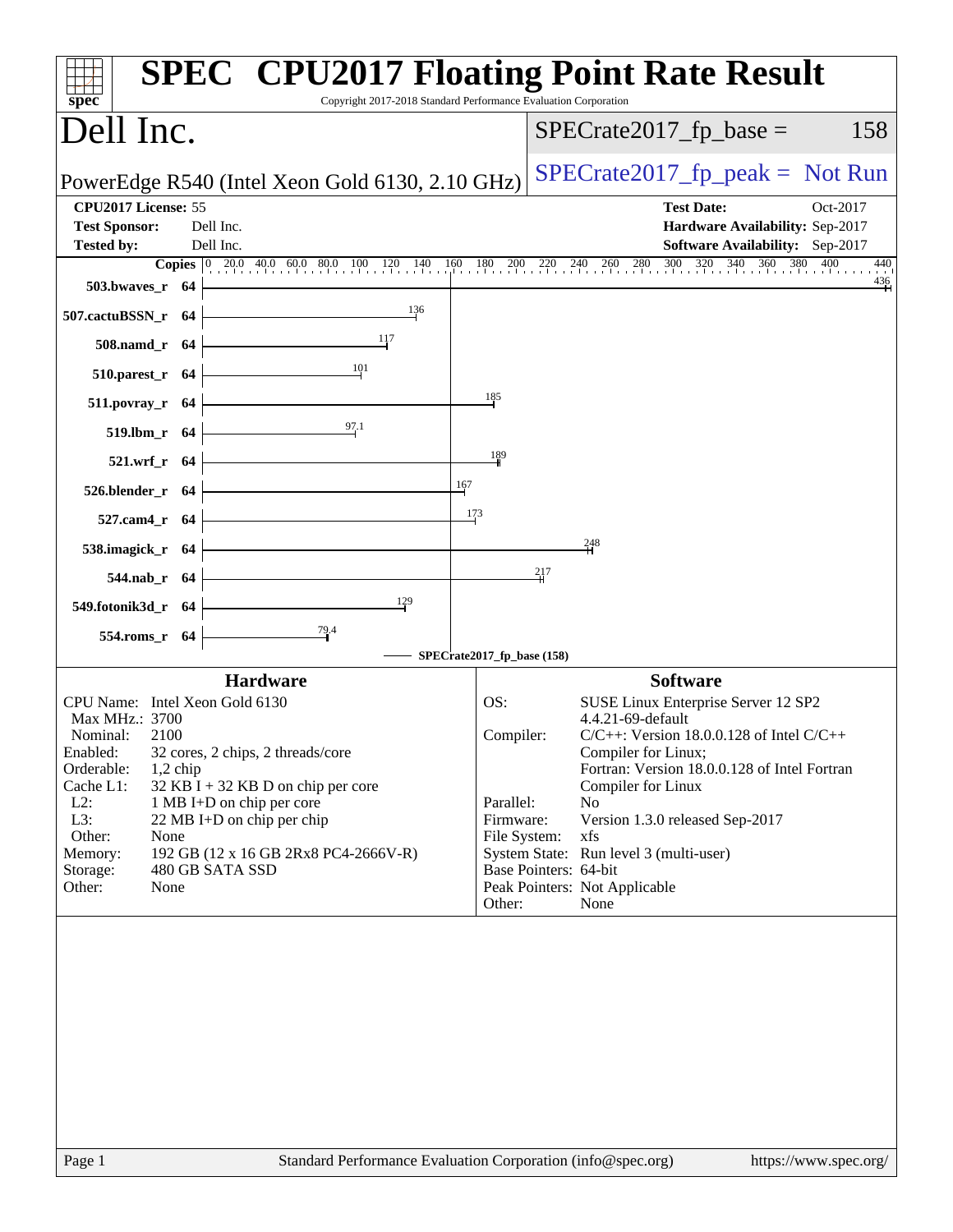| <b>SPEC CPU2017 Floating Point Rate Result</b><br>spec<br>Copyright 2017-2018 Standard Performance Evaluation Corporation                                                                               |               |                |       |                |       |                      |            |               |                |                   |                |              |                                 |              |
|---------------------------------------------------------------------------------------------------------------------------------------------------------------------------------------------------------|---------------|----------------|-------|----------------|-------|----------------------|------------|---------------|----------------|-------------------|----------------|--------------|---------------------------------|--------------|
| Dell Inc.<br>158<br>$SPECrate2017_fp\_base =$                                                                                                                                                           |               |                |       |                |       |                      |            |               |                |                   |                |              |                                 |              |
| $SPECrate2017_fp\_peak = Not Run$<br>PowerEdge R540 (Intel Xeon Gold 6130, 2.10 GHz)                                                                                                                    |               |                |       |                |       |                      |            |               |                |                   |                |              |                                 |              |
| CPU2017 License: 55                                                                                                                                                                                     |               |                |       |                |       |                      |            |               |                | <b>Test Date:</b> |                |              | Oct-2017                        |              |
| <b>Test Sponsor:</b>                                                                                                                                                                                    | Dell Inc.     |                |       |                |       |                      |            |               |                |                   |                |              | Hardware Availability: Sep-2017 |              |
| <b>Tested by:</b>                                                                                                                                                                                       | Dell Inc.     |                |       |                |       |                      |            |               |                |                   |                |              | Software Availability: Sep-2017 |              |
|                                                                                                                                                                                                         |               |                |       |                |       | <b>Results Table</b> |            |               |                |                   |                |              |                                 |              |
|                                                                                                                                                                                                         |               |                |       | <b>Base</b>    |       |                      |            |               |                |                   | <b>Peak</b>    |              |                                 |              |
| <b>Benchmark</b>                                                                                                                                                                                        | <b>Copies</b> | <b>Seconds</b> | Ratio | <b>Seconds</b> | Ratio | <b>Seconds</b>       | Ratio      | <b>Copies</b> | <b>Seconds</b> | <b>Ratio</b>      | <b>Seconds</b> | <b>Ratio</b> | <b>Seconds</b>                  | <b>Ratio</b> |
| 503.bwaves_r                                                                                                                                                                                            | 64            | 1464           | 439   | 1473           | 436   | 1475                 | 435        |               |                |                   |                |              |                                 |              |
| 507.cactuBSSN_r                                                                                                                                                                                         | 64            | 595            | 136   | 595            | 136   | 595                  | 136        |               |                |                   |                |              |                                 |              |
| 508.namd_r                                                                                                                                                                                              | 64            | 520            | 117   | 518            | 117   | 519                  | <b>117</b> |               |                |                   |                |              |                                 |              |
| 510.parest_r                                                                                                                                                                                            | 64            | 1657           | 101   | 1664           | 101   | 1663                 | <b>101</b> |               |                |                   |                |              |                                 |              |
| 511.povray_r                                                                                                                                                                                            | 64            | 807            | 185   | 805            | 186   | 807                  | 185        |               |                |                   |                |              |                                 |              |
| 519.lbm r                                                                                                                                                                                               | 64            | 695            | 97.1  | 693            | 97.4  | 695                  | 97.1       |               |                |                   |                |              |                                 |              |
| $521.wrf$ r                                                                                                                                                                                             | 64            | 762            | 188   | 761            | 189   | 757                  | 189        |               |                |                   |                |              |                                 |              |
| 526.blender_r                                                                                                                                                                                           | 64            | 585            | 167   | 584            | 167   | 585                  | 167        |               |                |                   |                |              |                                 |              |
| 527.cam4_r                                                                                                                                                                                              | 64            | 645            | 173   | 645            | 174   | 645                  | 173        |               |                |                   |                |              |                                 |              |
| 538.imagick_r                                                                                                                                                                                           | 64            | 649            | 245   | 641            | 248   | 640                  | 249        |               |                |                   |                |              |                                 |              |
| 544.nab_r                                                                                                                                                                                               | 64            | 497            | 217   | 501            | 215   | 496                  | 217        |               |                |                   |                |              |                                 |              |
| 549.fotonik3d r                                                                                                                                                                                         | 64            | 1935           | 129   | 1936           | 129   | 1936                 | 129        |               |                |                   |                |              |                                 |              |
| 554.roms_r                                                                                                                                                                                              | 64            | 1275           | 79.7  | 1282           | 79.4  | 1287                 | 79.0       |               |                |                   |                |              |                                 |              |
| $SPECrate2017_fp\_base =$                                                                                                                                                                               |               |                | 158   |                |       |                      |            |               |                |                   |                |              |                                 |              |
| $SPECrate2017_fp\_peak =$<br><b>Not Run</b>                                                                                                                                                             |               |                |       |                |       |                      |            |               |                |                   |                |              |                                 |              |
| Results appear in the order in which they were run. Bold underlined text indicates a median measurement.                                                                                                |               |                |       |                |       |                      |            |               |                |                   |                |              |                                 |              |
| <b>Submit Notes</b><br>The numactl mechanism was used to bind copies to processors. The config file option 'submit'<br>was used to generate numactl commands to bind each copy to a specific processor. |               |                |       |                |       |                      |            |               |                |                   |                |              |                                 |              |

### **[Operating System Notes](http://www.spec.org/auto/cpu2017/Docs/result-fields.html#OperatingSystemNotes)**

Stack size set to unlimited using "ulimit -s unlimited"

For details, please see the config file.

## **[General Notes](http://www.spec.org/auto/cpu2017/Docs/result-fields.html#GeneralNotes)**

Environment variables set by runcpu before the start of the run: LD\_LIBRARY\_PATH = "/root/cpu2017/lib/ia32:/root/cpu2017/lib/intel64:/root/cpu2017/je5.0.1-32:/root/cpu2017/je5.0.1-64"

 Binaries compiled on a system with 1x Intel Core i7-4790 CPU + 32GB RAM memory using Redhat Enterprise Linux 7.4 Transparent Huge Pages enabled by default Prior to runcpu invocation Filesystem page cache synced and cleared with: sync; echo 3> /proc/sys/vm/drop\_caches runcpu command invoked through numactl i.e.: numactl --interleave=all runcpu <etc>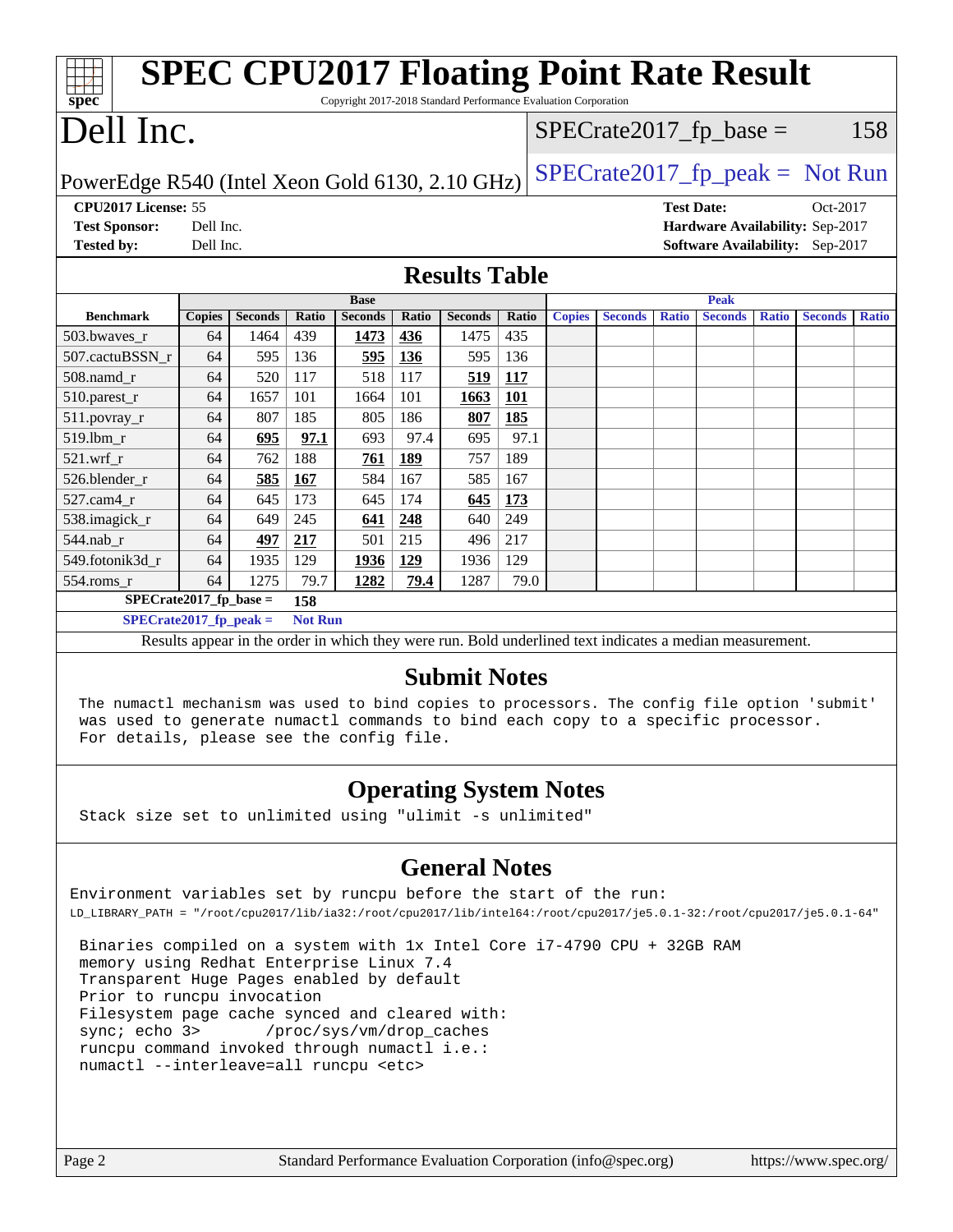| Dell Inc.<br>158<br>$SPECrate2017_fp\_base =$<br>$SPECrate2017_fp\_peak = Not Run$<br>PowerEdge R540 (Intel Xeon Gold 6130, 2.10 GHz)<br>CPU2017 License: 55<br><b>Test Date:</b><br>Oct-2017<br><b>Test Sponsor:</b><br>Dell Inc.<br>Hardware Availability: Sep-2017<br>Dell Inc.<br>Software Availability: Sep-2017<br><b>Tested by:</b><br><b>Platform Notes</b><br>BIOS settings:<br>Logical Processor Enabled<br>Virtualization Technology Disabled<br>Sub NUMA Cluster Enabled<br>System Profile set to Custom<br>CPU Performance set to Maximum Performance<br>C1E Disabled<br>C States set to Autonomous<br>Uncore Frequency set to Dynamic<br>Memory Patrol Scrub Disabled<br>Energy Efficiency Policy set to Performance<br>CPU Interconnect Bus Link Power Management Disabled<br>PCI ASPM L1 Link Power Management Disabled<br>Sysinfo program /root/cpu2017/bin/sysinfo<br>Rev: r5797 of 2017-06-14 96c45e4568ad54c135fd618bcc091c0f<br>running on linux-oq9t Thu Oct 26 19:05:45 2017<br>SUT (System Under Test) info as seen by some common utilities.<br>For more information on this section, see<br>https://www.spec.org/cpu2017/Docs/config.html#sysinfo<br>From /proc/cpuinfo<br>model name: Intel(R) Xeon(R) Gold 6130 CPU @ 2.10GHz<br>"physical id"s (chips)<br>2<br>64 "processors"<br>cores, siblings (Caution: counting these is hw and system dependent. The following<br>excerpts from /proc/cpuinfo might not be reliable. Use with caution.)<br>cpu cores : 16<br>siblings : 32<br>physical 0: cores 0 1 2 3 4 5 6 7 8 9 10 11 12 13 14 15<br>physical 1: cores 0 1 2 3 4 5 6 7 8 9 10 11 12 13 14 15<br>From lscpu:<br>Architecture:<br>x86_64<br>$32$ -bit, $64$ -bit<br>$CPU$ op-mode( $s$ ):<br>Little Endian<br>Byte Order:<br>CPU(s):<br>64<br>On-line CPU(s) list:<br>$0 - 63$<br>Thread(s) per core:<br>2<br>Core(s) per socket:<br>16<br>Socket(s):<br>2<br>NUMA $node(s):$<br>4<br>Vendor ID:<br>GenuineIntel<br>CPU family:<br>6<br>Model:<br>85<br>Model name:<br>$Intel(R)$ Xeon $(R)$ Gold 6130 CPU @ 2.10GHz<br>Stepping:<br>4<br>(Continued on next page)<br>Standard Performance Evaluation Corporation (info@spec.org)<br>Page 3<br>https://www.spec.org/ | <b>SPEC CPU2017 Floating Point Rate Result</b><br>$spec^*$ | Copyright 2017-2018 Standard Performance Evaluation Corporation |  |
|-----------------------------------------------------------------------------------------------------------------------------------------------------------------------------------------------------------------------------------------------------------------------------------------------------------------------------------------------------------------------------------------------------------------------------------------------------------------------------------------------------------------------------------------------------------------------------------------------------------------------------------------------------------------------------------------------------------------------------------------------------------------------------------------------------------------------------------------------------------------------------------------------------------------------------------------------------------------------------------------------------------------------------------------------------------------------------------------------------------------------------------------------------------------------------------------------------------------------------------------------------------------------------------------------------------------------------------------------------------------------------------------------------------------------------------------------------------------------------------------------------------------------------------------------------------------------------------------------------------------------------------------------------------------------------------------------------------------------------------------------------------------------------------------------------------------------------------------------------------------------------------------------------------------------------------------------------------------------------------------------------------------------------------------------------------------------------------------------------------------------------------------------------------------------------------------------------------|------------------------------------------------------------|-----------------------------------------------------------------|--|
|                                                                                                                                                                                                                                                                                                                                                                                                                                                                                                                                                                                                                                                                                                                                                                                                                                                                                                                                                                                                                                                                                                                                                                                                                                                                                                                                                                                                                                                                                                                                                                                                                                                                                                                                                                                                                                                                                                                                                                                                                                                                                                                                                                                                           |                                                            |                                                                 |  |
|                                                                                                                                                                                                                                                                                                                                                                                                                                                                                                                                                                                                                                                                                                                                                                                                                                                                                                                                                                                                                                                                                                                                                                                                                                                                                                                                                                                                                                                                                                                                                                                                                                                                                                                                                                                                                                                                                                                                                                                                                                                                                                                                                                                                           |                                                            |                                                                 |  |
|                                                                                                                                                                                                                                                                                                                                                                                                                                                                                                                                                                                                                                                                                                                                                                                                                                                                                                                                                                                                                                                                                                                                                                                                                                                                                                                                                                                                                                                                                                                                                                                                                                                                                                                                                                                                                                                                                                                                                                                                                                                                                                                                                                                                           |                                                            |                                                                 |  |
|                                                                                                                                                                                                                                                                                                                                                                                                                                                                                                                                                                                                                                                                                                                                                                                                                                                                                                                                                                                                                                                                                                                                                                                                                                                                                                                                                                                                                                                                                                                                                                                                                                                                                                                                                                                                                                                                                                                                                                                                                                                                                                                                                                                                           |                                                            |                                                                 |  |
|                                                                                                                                                                                                                                                                                                                                                                                                                                                                                                                                                                                                                                                                                                                                                                                                                                                                                                                                                                                                                                                                                                                                                                                                                                                                                                                                                                                                                                                                                                                                                                                                                                                                                                                                                                                                                                                                                                                                                                                                                                                                                                                                                                                                           |                                                            |                                                                 |  |
|                                                                                                                                                                                                                                                                                                                                                                                                                                                                                                                                                                                                                                                                                                                                                                                                                                                                                                                                                                                                                                                                                                                                                                                                                                                                                                                                                                                                                                                                                                                                                                                                                                                                                                                                                                                                                                                                                                                                                                                                                                                                                                                                                                                                           |                                                            |                                                                 |  |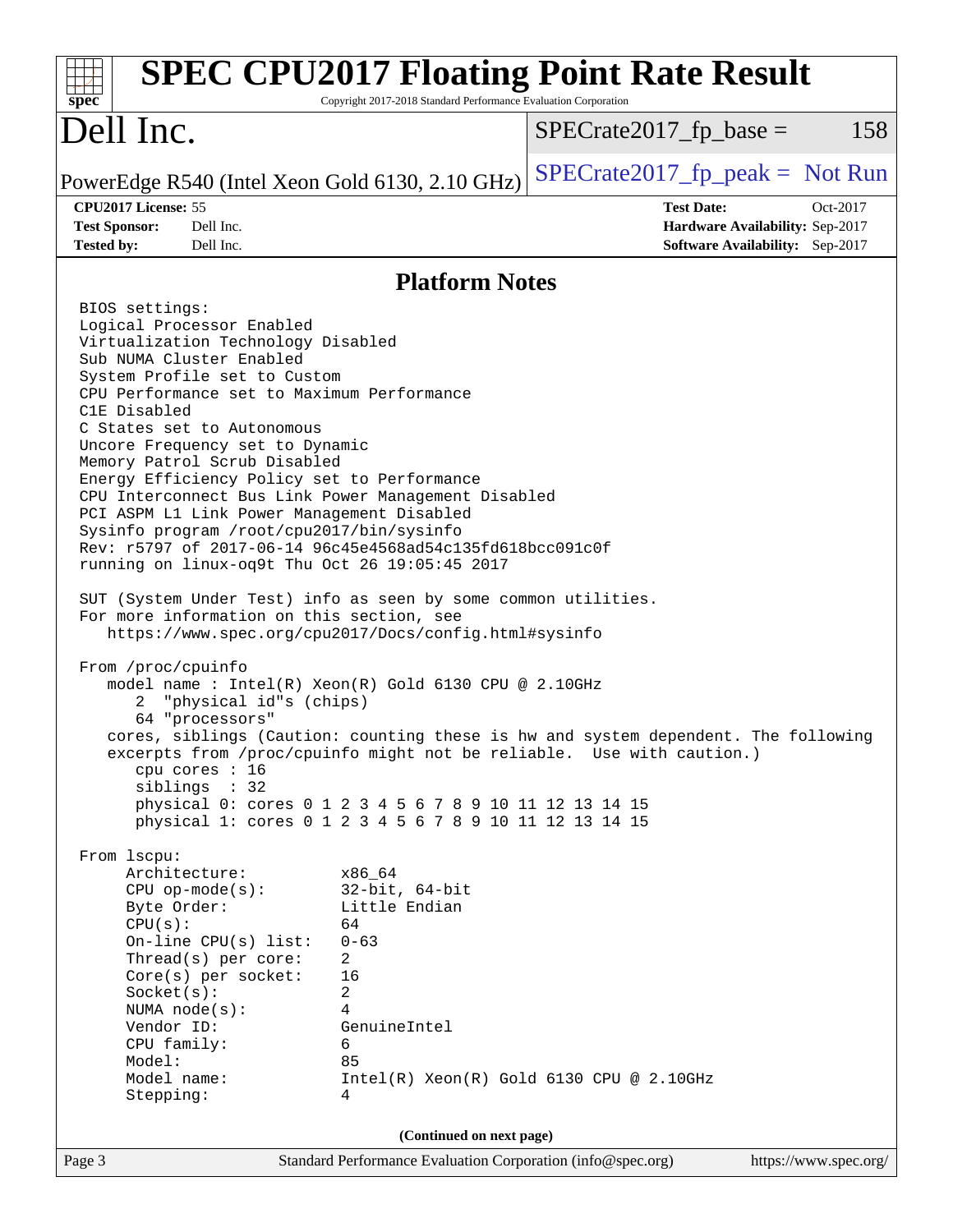| <b>SPEC CPU2017 Floating Point Rate Result</b><br>Copyright 2017-2018 Standard Performance Evaluation Corporation<br>$spec^*$                                                                                                                                                                                                                                                                                                                                                                                                                                                                                                                                                                                                                                                                                                                                                                                                                                                                                                                                                                                                                                                                                                                                                                                                                                                                                                                                                                                                                                                                                                                                                                                                                                                                                                                                               |                                                                                                                                                                                                                                                                                                                             |
|-----------------------------------------------------------------------------------------------------------------------------------------------------------------------------------------------------------------------------------------------------------------------------------------------------------------------------------------------------------------------------------------------------------------------------------------------------------------------------------------------------------------------------------------------------------------------------------------------------------------------------------------------------------------------------------------------------------------------------------------------------------------------------------------------------------------------------------------------------------------------------------------------------------------------------------------------------------------------------------------------------------------------------------------------------------------------------------------------------------------------------------------------------------------------------------------------------------------------------------------------------------------------------------------------------------------------------------------------------------------------------------------------------------------------------------------------------------------------------------------------------------------------------------------------------------------------------------------------------------------------------------------------------------------------------------------------------------------------------------------------------------------------------------------------------------------------------------------------------------------------------|-----------------------------------------------------------------------------------------------------------------------------------------------------------------------------------------------------------------------------------------------------------------------------------------------------------------------------|
| Dell Inc.                                                                                                                                                                                                                                                                                                                                                                                                                                                                                                                                                                                                                                                                                                                                                                                                                                                                                                                                                                                                                                                                                                                                                                                                                                                                                                                                                                                                                                                                                                                                                                                                                                                                                                                                                                                                                                                                   | $SPECrate2017fr base =$<br>158                                                                                                                                                                                                                                                                                              |
| PowerEdge R540 (Intel Xeon Gold 6130, 2.10 GHz)                                                                                                                                                                                                                                                                                                                                                                                                                                                                                                                                                                                                                                                                                                                                                                                                                                                                                                                                                                                                                                                                                                                                                                                                                                                                                                                                                                                                                                                                                                                                                                                                                                                                                                                                                                                                                             | $SPECrate2017_fp\_peak = Not Run$                                                                                                                                                                                                                                                                                           |
| CPU2017 License: 55<br><b>Test Sponsor:</b><br>Dell Inc.<br><b>Tested by:</b><br>Dell Inc.                                                                                                                                                                                                                                                                                                                                                                                                                                                                                                                                                                                                                                                                                                                                                                                                                                                                                                                                                                                                                                                                                                                                                                                                                                                                                                                                                                                                                                                                                                                                                                                                                                                                                                                                                                                  | <b>Test Date:</b><br>Oct-2017<br>Hardware Availability: Sep-2017<br>Software Availability: Sep-2017                                                                                                                                                                                                                         |
| <b>Platform Notes (Continued)</b>                                                                                                                                                                                                                                                                                                                                                                                                                                                                                                                                                                                                                                                                                                                                                                                                                                                                                                                                                                                                                                                                                                                                                                                                                                                                                                                                                                                                                                                                                                                                                                                                                                                                                                                                                                                                                                           |                                                                                                                                                                                                                                                                                                                             |
| CPU MHz:<br>2095.173<br>4190.34<br>BogoMIPS:<br>Virtualization:<br>$VT - x$<br>L1d cache:<br>32K<br>Lli cache:<br>32K<br>$L2$ cache:<br>1024K<br>22528K<br>L3 cache:<br>NUMA node0 CPU(s):<br>NUMA nodel CPU(s):<br>NUMA node2 CPU(s):<br>NUMA node3 CPU(s):<br>Flags:<br>pat pse36 clflush dts acpi mmx fxsr sse sse2 ss ht tm pbe syscall nx pdpelgb rdtscp<br>lm constant_tsc art arch_perfmon pebs bts rep_good nopl xtopology nonstop_tsc<br>aperfmperf eagerfpu pni pclmulqdq dtes64 monitor ds_cpl vmx smx est tm2 ssse3 sdbg<br>fma cx16 xtpr pdcm pcid dca sse4_1 sse4_2 x2apic movbe popcnt tsc_deadline_timer aes<br>xsave avx f16c rdrand lahf_lm abm 3dnowprefetch ida arat epb pln pts dtherm intel_pt<br>tpr_shadow vnmi flexpriority ept vpid fsgsbase tsc_adjust bmil hle avx2 smep bmi2<br>erms invpcid rtm cqm mpx avx512f avx512dq rdseed adx smap clflushopt clwb avx512cd<br>avx512bw avx512vl xsaveopt xsavec xgetbvl cqm_llc cqm_occup_llc<br>/proc/cpuinfo cache data<br>cache size : 22528 KB<br>From numactl --hardware WARNING: a numactl 'node' might or might not correspond to a<br>physical chip.<br>$available: 4 nodes (0-3)$<br>node 0 cpus: 0 4 8 12 16 20 24 28 32 36 40 44 48 52 56 60<br>node 0 size: 46971 MB<br>node 0 free: 46682 MB<br>node 1 cpus: 1 5 9 13 17 21 25 29 33 37 41 45 49 53 57 61<br>node 1 size: 48369 MB<br>node 1 free: 48108 MB<br>node 2 cpus: 2 6 10 14 18 22 26 30 34 38 42 46 50 54 58 62<br>node 2 size: 48369 MB<br>node 2 free: 48105 MB<br>node 3 cpus: 3 7 11 15 19 23 27 31 35 39 43 47 51 55 59 63<br>node 3 size: 48366 MB<br>node 3 free: 48117 MB<br>node distances:<br>node<br>$\overline{0}$<br>$\mathbf 1$<br>2<br>3<br>0 :<br>10<br>21<br>11<br>21<br>10 21<br>1:<br>21<br>11<br>2:<br>11<br>21<br>10<br>21<br>3:<br>11<br>21<br>21<br>10<br>From /proc/meminfo<br>(Continued on next page) | 0, 4, 8, 12, 16, 20, 24, 28, 32, 36, 40, 44, 48, 52, 56, 60<br>1, 5, 9, 13, 17, 21, 25, 29, 33, 37, 41, 45, 49, 53, 57, 61<br>2, 6, 10, 14, 18, 22, 26, 30, 34, 38, 42, 46, 50, 54, 58, 62<br>3, 7, 11, 15, 19, 23, 27, 31, 35, 39, 43, 47, 51, 55, 59, 63<br>fpu vme de pse tsc msr pae mce cx8 apic sep mtrr pge mca cmov |
| Standard Performance Evaluation Corporation (info@spec.org)<br>Page 4                                                                                                                                                                                                                                                                                                                                                                                                                                                                                                                                                                                                                                                                                                                                                                                                                                                                                                                                                                                                                                                                                                                                                                                                                                                                                                                                                                                                                                                                                                                                                                                                                                                                                                                                                                                                       | https://www.spec.org/                                                                                                                                                                                                                                                                                                       |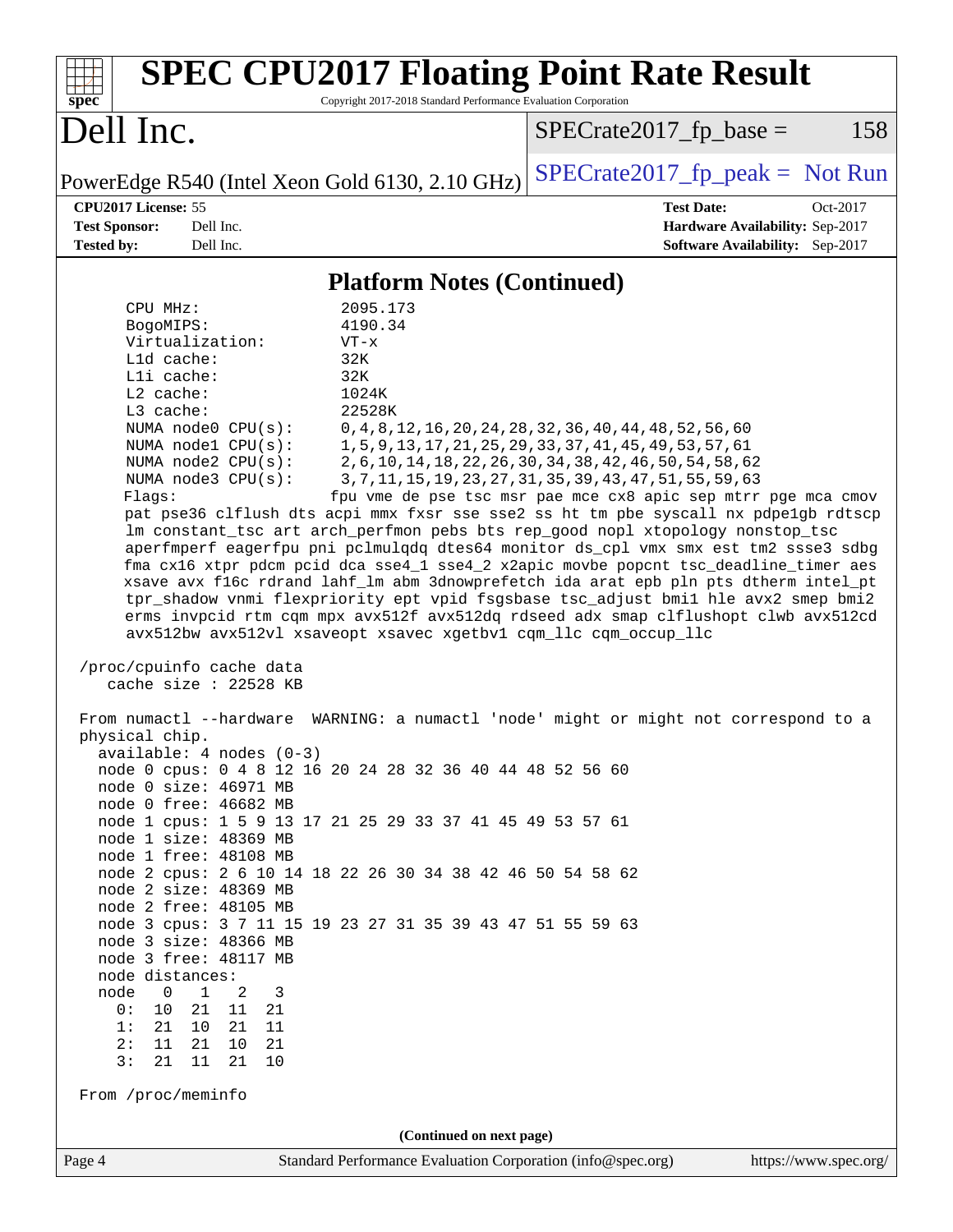| <b>SPEC CPU2017 Floating Point Rate Result</b><br>Copyright 2017-2018 Standard Performance Evaluation Corporation<br>spec <sup>®</sup>                                                                                                                                                                                                                                                                                                                                                                                                                                                                                                                                                                                                                                                                                                                                                                                                                                                                                                                                                                                                                                                                                                                                                                                                   |                                                                                                     |
|------------------------------------------------------------------------------------------------------------------------------------------------------------------------------------------------------------------------------------------------------------------------------------------------------------------------------------------------------------------------------------------------------------------------------------------------------------------------------------------------------------------------------------------------------------------------------------------------------------------------------------------------------------------------------------------------------------------------------------------------------------------------------------------------------------------------------------------------------------------------------------------------------------------------------------------------------------------------------------------------------------------------------------------------------------------------------------------------------------------------------------------------------------------------------------------------------------------------------------------------------------------------------------------------------------------------------------------|-----------------------------------------------------------------------------------------------------|
| Dell Inc.                                                                                                                                                                                                                                                                                                                                                                                                                                                                                                                                                                                                                                                                                                                                                                                                                                                                                                                                                                                                                                                                                                                                                                                                                                                                                                                                | $SPECrate2017fr base =$<br>158                                                                      |
| PowerEdge R540 (Intel Xeon Gold 6130, 2.10 GHz)                                                                                                                                                                                                                                                                                                                                                                                                                                                                                                                                                                                                                                                                                                                                                                                                                                                                                                                                                                                                                                                                                                                                                                                                                                                                                          | $SPECrate2017_fp_peak = Not Run$                                                                    |
| CPU2017 License: 55<br><b>Test Sponsor:</b><br>Dell Inc.<br><b>Tested by:</b><br>Dell Inc.                                                                                                                                                                                                                                                                                                                                                                                                                                                                                                                                                                                                                                                                                                                                                                                                                                                                                                                                                                                                                                                                                                                                                                                                                                               | <b>Test Date:</b><br>Oct-2017<br>Hardware Availability: Sep-2017<br>Software Availability: Sep-2017 |
| <b>Platform Notes (Continued)</b>                                                                                                                                                                                                                                                                                                                                                                                                                                                                                                                                                                                                                                                                                                                                                                                                                                                                                                                                                                                                                                                                                                                                                                                                                                                                                                        |                                                                                                     |
| 196687088 kB<br>MemTotal:                                                                                                                                                                                                                                                                                                                                                                                                                                                                                                                                                                                                                                                                                                                                                                                                                                                                                                                                                                                                                                                                                                                                                                                                                                                                                                                |                                                                                                     |
| HugePages_Total:<br>0<br>Hugepagesize:<br>2048 kB                                                                                                                                                                                                                                                                                                                                                                                                                                                                                                                                                                                                                                                                                                                                                                                                                                                                                                                                                                                                                                                                                                                                                                                                                                                                                        |                                                                                                     |
|                                                                                                                                                                                                                                                                                                                                                                                                                                                                                                                                                                                                                                                                                                                                                                                                                                                                                                                                                                                                                                                                                                                                                                                                                                                                                                                                          |                                                                                                     |
| /usr/bin/lsb release -d<br>SUSE Linux Enterprise Server 12 SP2                                                                                                                                                                                                                                                                                                                                                                                                                                                                                                                                                                                                                                                                                                                                                                                                                                                                                                                                                                                                                                                                                                                                                                                                                                                                           |                                                                                                     |
| From /etc/*release* /etc/*version*<br>SuSE-release:<br>SUSE Linux Enterprise Server 12 (x86_64)<br>$VERSION = 12$<br>$PATCHLEVEL = 2$<br># This file is deprecated and will be removed in a future service pack or release.<br># Please check /etc/os-release for details about this release.<br>os-release:<br>NAME="SLES"<br>VERSION="12-SP2"<br>VERSION_ID="12.2"<br>PRETTY_NAME="SUSE Linux Enterprise Server 12 SP2"<br>ID="sles"<br>ANSI COLOR="0;32"<br>CPE_NAME="cpe:/o:suse:sles:12:sp2"<br>uname $-a$ :<br>Linux linux-oq9t 4.4.21-69-default #1 SMP Tue Oct 25 10:58:20 UTC 2016 (9464f67)<br>x86_64 x86_64 x86_64 GNU/Linux<br>run-level 3 Oct 26 13:42<br>SPEC is set to: /root/cpu2017<br>Filesystem<br>Type Size Used Avail Use% Mounted on<br>/dev/sda2<br>51G 251G 17% /<br>xfs<br>301G<br>Additional information from dmidecode follows. WARNING: Use caution when you interpret<br>this section. The 'dmidecode' program reads system data which is "intended to allow<br>hardware to be accurately determined", but the intent may not be met, as there are<br>frequent changes to hardware, firmware, and the "DMTF SMBIOS" standard.<br>BIOS Dell Inc. 1.2.10 10/16/2017<br>Memory:<br>12x 00AD063200AD HMA82GR7AFR8N-VK 16 GB 2 rank 2666<br>4x Not Specified Not Specified<br>(End of data from sysinfo program) |                                                                                                     |
|                                                                                                                                                                                                                                                                                                                                                                                                                                                                                                                                                                                                                                                                                                                                                                                                                                                                                                                                                                                                                                                                                                                                                                                                                                                                                                                                          |                                                                                                     |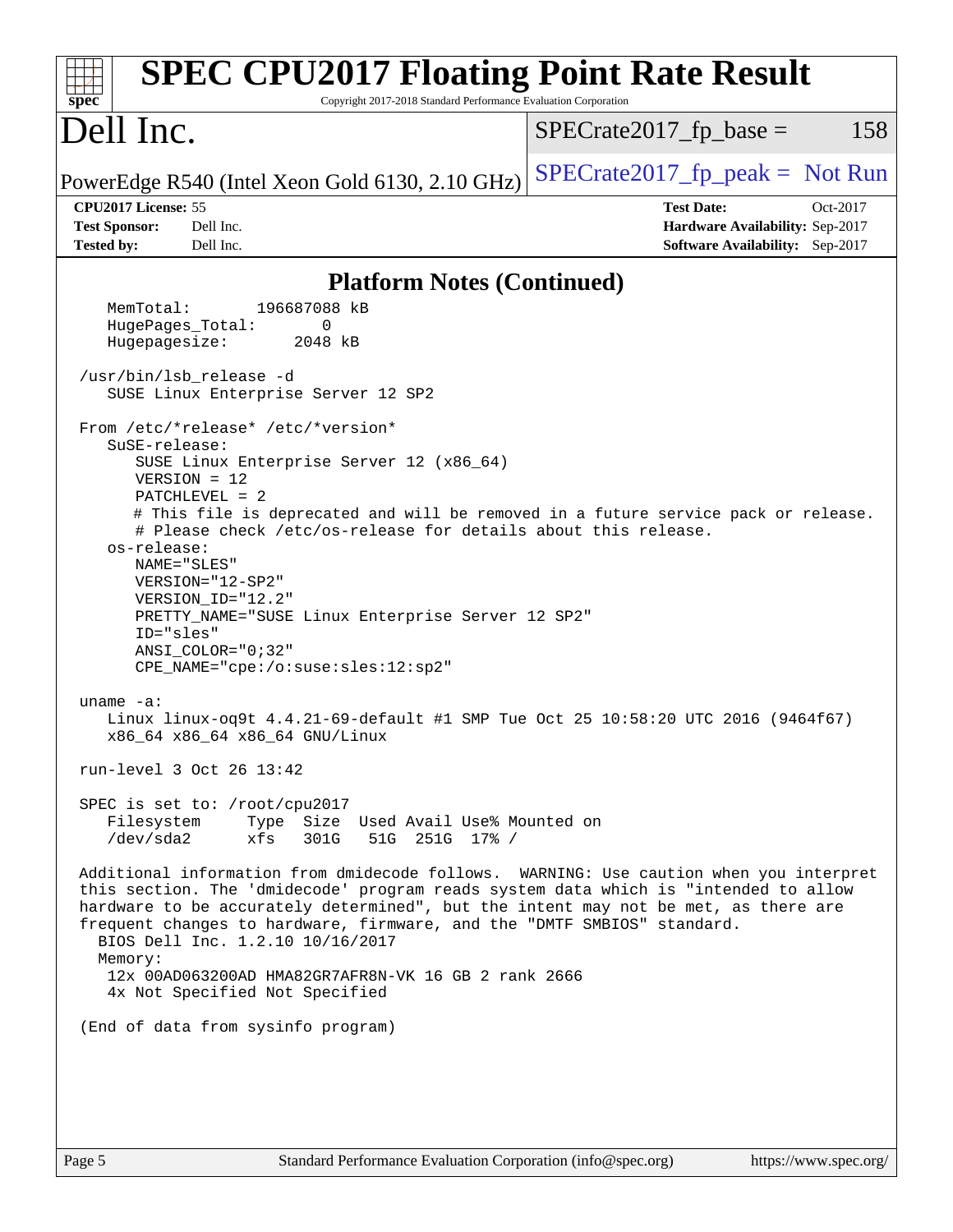| <b>SPEC CPU2017 Floating Point Rate Result</b><br>Copyright 2017-2018 Standard Performance Evaluation Corporation<br>spec <sup>®</sup>                                                        |                                                                                                     |  |  |  |  |
|-----------------------------------------------------------------------------------------------------------------------------------------------------------------------------------------------|-----------------------------------------------------------------------------------------------------|--|--|--|--|
| Dell Inc.                                                                                                                                                                                     | $SPECrate2017fr base =$<br>158                                                                      |  |  |  |  |
| PowerEdge R540 (Intel Xeon Gold 6130, 2.10 GHz)                                                                                                                                               | $SPECrate2017_fp\_peak = Not Run$                                                                   |  |  |  |  |
| CPU2017 License: 55<br><b>Test Sponsor:</b><br>Dell Inc.<br><b>Tested by:</b><br>Dell Inc.                                                                                                    | <b>Test Date:</b><br>Oct-2017<br>Hardware Availability: Sep-2017<br>Software Availability: Sep-2017 |  |  |  |  |
| <b>Compiler Version Notes</b>                                                                                                                                                                 |                                                                                                     |  |  |  |  |
| 519.1bm_r(base) 538.imagick_r(base) 544.nab_r(base)<br>CC.                                                                                                                                    | =======================                                                                             |  |  |  |  |
| icc (ICC) 18.0.0 20170811<br>Copyright (C) 1985-2017 Intel Corporation. All rights reserved.                                                                                                  |                                                                                                     |  |  |  |  |
| $CXXC 508.namd_r(base) 510.parest_r(base)$                                                                                                                                                    |                                                                                                     |  |  |  |  |
| icpc (ICC) 18.0.0 20170811<br>Copyright (C) 1985-2017 Intel Corporation. All rights reserved.                                                                                                 |                                                                                                     |  |  |  |  |
| 511.povray_r(base) 526.blender_r(base)<br>CC.                                                                                                                                                 |                                                                                                     |  |  |  |  |
| icpc (ICC) 18.0.0 20170811<br>Copyright (C) 1985-2017 Intel Corporation. All rights reserved.<br>icc (ICC) 18.0.0 20170811<br>Copyright (C) 1985-2017 Intel Corporation. All rights reserved. |                                                                                                     |  |  |  |  |
| FC 507.cactuBSSN_r(base)                                                                                                                                                                      |                                                                                                     |  |  |  |  |
| icpc (ICC) 18.0.0 20170811<br>Copyright (C) 1985-2017 Intel Corporation. All rights reserved.<br>icc (ICC) 18.0.0 20170811                                                                    |                                                                                                     |  |  |  |  |
| Copyright (C) 1985-2017 Intel Corporation.<br>ifort (IFORT) 18.0.0 20170811<br>Copyright (C) 1985-2017 Intel Corporation. All rights reserved.                                                | All rights reserved.                                                                                |  |  |  |  |
| FC 503.bwaves_r(base) 549.fotonik3d_r(base) 554.roms_r(base)                                                                                                                                  |                                                                                                     |  |  |  |  |
| ifort (IFORT) 18.0.0 20170811<br>Copyright (C) 1985-2017 Intel Corporation. All rights reserved.                                                                                              |                                                                                                     |  |  |  |  |
| $CC$ 521.wrf_r(base) 527.cam4_r(base)                                                                                                                                                         |                                                                                                     |  |  |  |  |
| ifort (IFORT) 18.0.0 20170811<br>Copyright (C) 1985-2017 Intel Corporation. All rights reserved.<br>icc (ICC) 18.0.0 20170811                                                                 |                                                                                                     |  |  |  |  |
| (Continued on next page)                                                                                                                                                                      |                                                                                                     |  |  |  |  |
| Page 6<br>Standard Performance Evaluation Corporation (info@spec.org)                                                                                                                         | https://www.spec.org/                                                                               |  |  |  |  |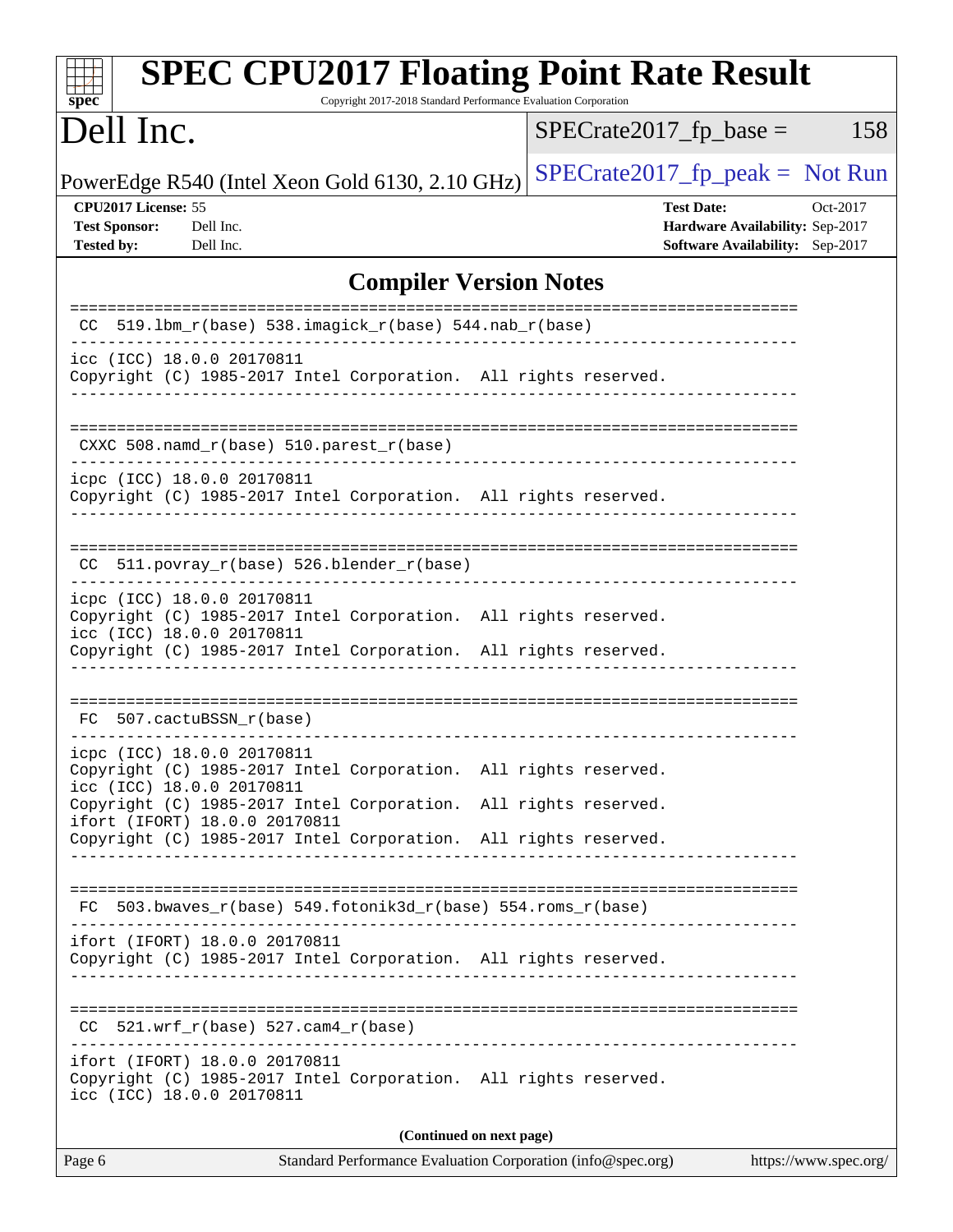#### **[SPEC CPU2017 Floating Point Rate Result](http://www.spec.org/auto/cpu2017/Docs/result-fields.html#SPECCPU2017FloatingPointRateResult)**  $\pm\pm\tau$ **[spec](http://www.spec.org/)** Copyright 2017-2018 Standard Performance Evaluation Corporation Dell Inc.  $SPECTate2017<sub>fr</sub> base = 158$ PowerEdge R540 (Intel Xeon Gold 6130, 2.10 GHz)  $\left|$  [SPECrate2017\\_fp\\_peak =](http://www.spec.org/auto/cpu2017/Docs/result-fields.html#SPECrate2017fppeak) Not Run **[CPU2017 License:](http://www.spec.org/auto/cpu2017/Docs/result-fields.html#CPU2017License)** 55 **[Test Date:](http://www.spec.org/auto/cpu2017/Docs/result-fields.html#TestDate)** Oct-2017 **[Test Sponsor:](http://www.spec.org/auto/cpu2017/Docs/result-fields.html#TestSponsor)** Dell Inc. **[Hardware Availability:](http://www.spec.org/auto/cpu2017/Docs/result-fields.html#HardwareAvailability)** Sep-2017 **[Tested by:](http://www.spec.org/auto/cpu2017/Docs/result-fields.html#Testedby)** Dell Inc. **[Software Availability:](http://www.spec.org/auto/cpu2017/Docs/result-fields.html#SoftwareAvailability)** Sep-2017 **[Compiler Version Notes \(Continued\)](http://www.spec.org/auto/cpu2017/Docs/result-fields.html#CompilerVersionNotes)**

Copyright (C) 1985-2017 Intel Corporation. All rights reserved. ------------------------------------------------------------------------------

# **[Base Compiler Invocation](http://www.spec.org/auto/cpu2017/Docs/result-fields.html#BaseCompilerInvocation)**

[C benchmarks](http://www.spec.org/auto/cpu2017/Docs/result-fields.html#Cbenchmarks): [icc](http://www.spec.org/cpu2017/results/res2017q4/cpu2017-20171127-00973.flags.html#user_CCbase_intel_icc_18.0_66fc1ee009f7361af1fbd72ca7dcefbb700085f36577c54f309893dd4ec40d12360134090235512931783d35fd58c0460139e722d5067c5574d8eaf2b3e37e92)

[C++ benchmarks:](http://www.spec.org/auto/cpu2017/Docs/result-fields.html#CXXbenchmarks) [icpc](http://www.spec.org/cpu2017/results/res2017q4/cpu2017-20171127-00973.flags.html#user_CXXbase_intel_icpc_18.0_c510b6838c7f56d33e37e94d029a35b4a7bccf4766a728ee175e80a419847e808290a9b78be685c44ab727ea267ec2f070ec5dc83b407c0218cded6866a35d07)

[Fortran benchmarks](http://www.spec.org/auto/cpu2017/Docs/result-fields.html#Fortranbenchmarks): [ifort](http://www.spec.org/cpu2017/results/res2017q4/cpu2017-20171127-00973.flags.html#user_FCbase_intel_ifort_18.0_8111460550e3ca792625aed983ce982f94888b8b503583aa7ba2b8303487b4d8a21a13e7191a45c5fd58ff318f48f9492884d4413fa793fd88dd292cad7027ca)

[Benchmarks using both Fortran and C](http://www.spec.org/auto/cpu2017/Docs/result-fields.html#BenchmarksusingbothFortranandC): [ifort](http://www.spec.org/cpu2017/results/res2017q4/cpu2017-20171127-00973.flags.html#user_CC_FCbase_intel_ifort_18.0_8111460550e3ca792625aed983ce982f94888b8b503583aa7ba2b8303487b4d8a21a13e7191a45c5fd58ff318f48f9492884d4413fa793fd88dd292cad7027ca) [icc](http://www.spec.org/cpu2017/results/res2017q4/cpu2017-20171127-00973.flags.html#user_CC_FCbase_intel_icc_18.0_66fc1ee009f7361af1fbd72ca7dcefbb700085f36577c54f309893dd4ec40d12360134090235512931783d35fd58c0460139e722d5067c5574d8eaf2b3e37e92)

[Benchmarks using both C and C++](http://www.spec.org/auto/cpu2017/Docs/result-fields.html#BenchmarksusingbothCandCXX): [icpc](http://www.spec.org/cpu2017/results/res2017q4/cpu2017-20171127-00973.flags.html#user_CC_CXXbase_intel_icpc_18.0_c510b6838c7f56d33e37e94d029a35b4a7bccf4766a728ee175e80a419847e808290a9b78be685c44ab727ea267ec2f070ec5dc83b407c0218cded6866a35d07) [icc](http://www.spec.org/cpu2017/results/res2017q4/cpu2017-20171127-00973.flags.html#user_CC_CXXbase_intel_icc_18.0_66fc1ee009f7361af1fbd72ca7dcefbb700085f36577c54f309893dd4ec40d12360134090235512931783d35fd58c0460139e722d5067c5574d8eaf2b3e37e92)

[Benchmarks using Fortran, C, and C++:](http://www.spec.org/auto/cpu2017/Docs/result-fields.html#BenchmarksusingFortranCandCXX) [icpc](http://www.spec.org/cpu2017/results/res2017q4/cpu2017-20171127-00973.flags.html#user_CC_CXX_FCbase_intel_icpc_18.0_c510b6838c7f56d33e37e94d029a35b4a7bccf4766a728ee175e80a419847e808290a9b78be685c44ab727ea267ec2f070ec5dc83b407c0218cded6866a35d07) [icc](http://www.spec.org/cpu2017/results/res2017q4/cpu2017-20171127-00973.flags.html#user_CC_CXX_FCbase_intel_icc_18.0_66fc1ee009f7361af1fbd72ca7dcefbb700085f36577c54f309893dd4ec40d12360134090235512931783d35fd58c0460139e722d5067c5574d8eaf2b3e37e92) [ifort](http://www.spec.org/cpu2017/results/res2017q4/cpu2017-20171127-00973.flags.html#user_CC_CXX_FCbase_intel_ifort_18.0_8111460550e3ca792625aed983ce982f94888b8b503583aa7ba2b8303487b4d8a21a13e7191a45c5fd58ff318f48f9492884d4413fa793fd88dd292cad7027ca)

## **[Base Portability Flags](http://www.spec.org/auto/cpu2017/Docs/result-fields.html#BasePortabilityFlags)**

 503.bwaves\_r: [-DSPEC\\_LP64](http://www.spec.org/cpu2017/results/res2017q4/cpu2017-20171127-00973.flags.html#suite_basePORTABILITY503_bwaves_r_DSPEC_LP64) 507.cactuBSSN\_r: [-DSPEC\\_LP64](http://www.spec.org/cpu2017/results/res2017q4/cpu2017-20171127-00973.flags.html#suite_basePORTABILITY507_cactuBSSN_r_DSPEC_LP64) 508.namd\_r: [-DSPEC\\_LP64](http://www.spec.org/cpu2017/results/res2017q4/cpu2017-20171127-00973.flags.html#suite_basePORTABILITY508_namd_r_DSPEC_LP64) 510.parest\_r: [-DSPEC\\_LP64](http://www.spec.org/cpu2017/results/res2017q4/cpu2017-20171127-00973.flags.html#suite_basePORTABILITY510_parest_r_DSPEC_LP64) 511.povray\_r: [-DSPEC\\_LP64](http://www.spec.org/cpu2017/results/res2017q4/cpu2017-20171127-00973.flags.html#suite_basePORTABILITY511_povray_r_DSPEC_LP64) 519.lbm\_r: [-DSPEC\\_LP64](http://www.spec.org/cpu2017/results/res2017q4/cpu2017-20171127-00973.flags.html#suite_basePORTABILITY519_lbm_r_DSPEC_LP64) 521.wrf\_r: [-DSPEC\\_LP64](http://www.spec.org/cpu2017/results/res2017q4/cpu2017-20171127-00973.flags.html#suite_basePORTABILITY521_wrf_r_DSPEC_LP64) [-DSPEC\\_CASE\\_FLAG](http://www.spec.org/cpu2017/results/res2017q4/cpu2017-20171127-00973.flags.html#b521.wrf_r_baseCPORTABILITY_DSPEC_CASE_FLAG) [-convert big\\_endian](http://www.spec.org/cpu2017/results/res2017q4/cpu2017-20171127-00973.flags.html#user_baseFPORTABILITY521_wrf_r_convert_big_endian_c3194028bc08c63ac5d04de18c48ce6d347e4e562e8892b8bdbdc0214820426deb8554edfa529a3fb25a586e65a3d812c835984020483e7e73212c4d31a38223) 526.blender\_r: [-DSPEC\\_LP64](http://www.spec.org/cpu2017/results/res2017q4/cpu2017-20171127-00973.flags.html#suite_basePORTABILITY526_blender_r_DSPEC_LP64) [-DSPEC\\_LINUX](http://www.spec.org/cpu2017/results/res2017q4/cpu2017-20171127-00973.flags.html#b526.blender_r_baseCPORTABILITY_DSPEC_LINUX) [-funsigned-char](http://www.spec.org/cpu2017/results/res2017q4/cpu2017-20171127-00973.flags.html#user_baseCPORTABILITY526_blender_r_force_uchar_40c60f00ab013830e2dd6774aeded3ff59883ba5a1fc5fc14077f794d777847726e2a5858cbc7672e36e1b067e7e5c1d9a74f7176df07886a243d7cc18edfe67) 527.cam4\_r: [-DSPEC\\_LP64](http://www.spec.org/cpu2017/results/res2017q4/cpu2017-20171127-00973.flags.html#suite_basePORTABILITY527_cam4_r_DSPEC_LP64) [-DSPEC\\_CASE\\_FLAG](http://www.spec.org/cpu2017/results/res2017q4/cpu2017-20171127-00973.flags.html#b527.cam4_r_baseCPORTABILITY_DSPEC_CASE_FLAG) 538.imagick\_r: [-DSPEC\\_LP64](http://www.spec.org/cpu2017/results/res2017q4/cpu2017-20171127-00973.flags.html#suite_basePORTABILITY538_imagick_r_DSPEC_LP64) 544.nab\_r: [-DSPEC\\_LP64](http://www.spec.org/cpu2017/results/res2017q4/cpu2017-20171127-00973.flags.html#suite_basePORTABILITY544_nab_r_DSPEC_LP64) 549.fotonik3d\_r: [-DSPEC\\_LP64](http://www.spec.org/cpu2017/results/res2017q4/cpu2017-20171127-00973.flags.html#suite_basePORTABILITY549_fotonik3d_r_DSPEC_LP64) 554.roms\_r: [-DSPEC\\_LP64](http://www.spec.org/cpu2017/results/res2017q4/cpu2017-20171127-00973.flags.html#suite_basePORTABILITY554_roms_r_DSPEC_LP64)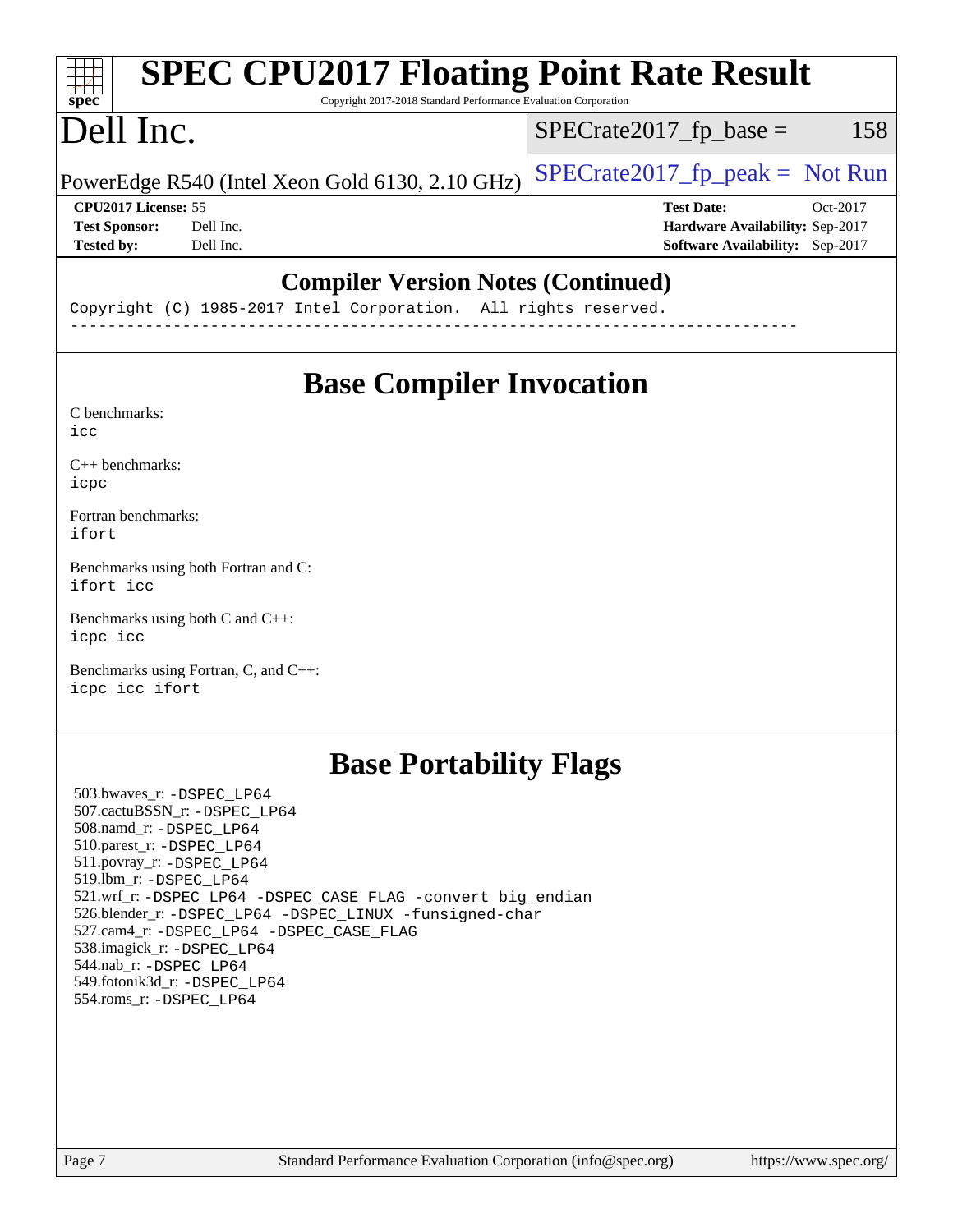| <b>SPEC CPU2017 Floating Point Rate Result</b><br>Copyright 2017-2018 Standard Performance Evaluation Corporation<br>spec <sup>®</sup>                                              |                                                                                                     |
|-------------------------------------------------------------------------------------------------------------------------------------------------------------------------------------|-----------------------------------------------------------------------------------------------------|
| Dell Inc.                                                                                                                                                                           | $SPECrate2017fr base =$<br>158                                                                      |
| PowerEdge R540 (Intel Xeon Gold 6130, 2.10 GHz)                                                                                                                                     | $SPECrate2017_fp\_peak = Not Run$                                                                   |
| CPU2017 License: 55<br><b>Test Sponsor:</b><br>Dell Inc.<br>Dell Inc.<br><b>Tested by:</b>                                                                                          | <b>Test Date:</b><br>Oct-2017<br>Hardware Availability: Sep-2017<br>Software Availability: Sep-2017 |
| <b>Base Optimization Flags</b>                                                                                                                                                      |                                                                                                     |
| C benchmarks:<br>-xCORE-AVX2 -ipo -03 -no-prec-div -qopt-prefetch -ffinite-math-only<br>-qopt-mem-layout-trans=3                                                                    |                                                                                                     |
| $C_{++}$ benchmarks:<br>-xCORE-AVX2 -ipo -03 -no-prec-div -qopt-prefetch -ffinite-math-only<br>-gopt-mem-layout-trans=3                                                             |                                                                                                     |
| Fortran benchmarks:<br>-xCORE-AVX2 -ipo -03 -no-prec-div -qopt-prefetch -ffinite-math-only<br>-qopt-mem-layout-trans=3 -nostandard-realloc-lhs -align array32byte                   |                                                                                                     |
| Benchmarks using both Fortran and C:<br>-xCORE-AVX2 -ipo -03 -no-prec-div -qopt-prefetch -ffinite-math-only<br>-qopt-mem-layout-trans=3 -nostandard-realloc-lhs -align array32byte  |                                                                                                     |
| Benchmarks using both $C$ and $C_{++}$ :<br>-xCORE-AVX2 -ipo -03 -no-prec-div -qopt-prefetch -ffinite-math-only<br>-qopt-mem-layout-trans=3                                         |                                                                                                     |
| Benchmarks using Fortran, C, and C++:<br>-xCORE-AVX2 -ipo -03 -no-prec-div -qopt-prefetch -ffinite-math-only<br>-qopt-mem-layout-trans=3 -nostandard-realloc-lhs -align array32byte |                                                                                                     |
| <b>Base Other Flags</b>                                                                                                                                                             |                                                                                                     |
| C benchmarks:<br>$-m64 - std= c11$                                                                                                                                                  |                                                                                                     |
| $C++$ benchmarks:<br>$-m64$                                                                                                                                                         |                                                                                                     |
| Fortran benchmarks:<br>$-m64$                                                                                                                                                       |                                                                                                     |
| Benchmarks using both Fortran and C:<br>$-m64 - std= c11$                                                                                                                           |                                                                                                     |
| Benchmarks using both $C$ and $C_{++}$ :<br>$-m64 - std= c11$                                                                                                                       |                                                                                                     |
| Benchmarks using Fortran, C, and C++:<br>$-m64 - std = c11$                                                                                                                         |                                                                                                     |
| Standard Performance Evaluation Corporation (info@spec.org)<br>Page 8                                                                                                               | https://www.spec.org/                                                                               |